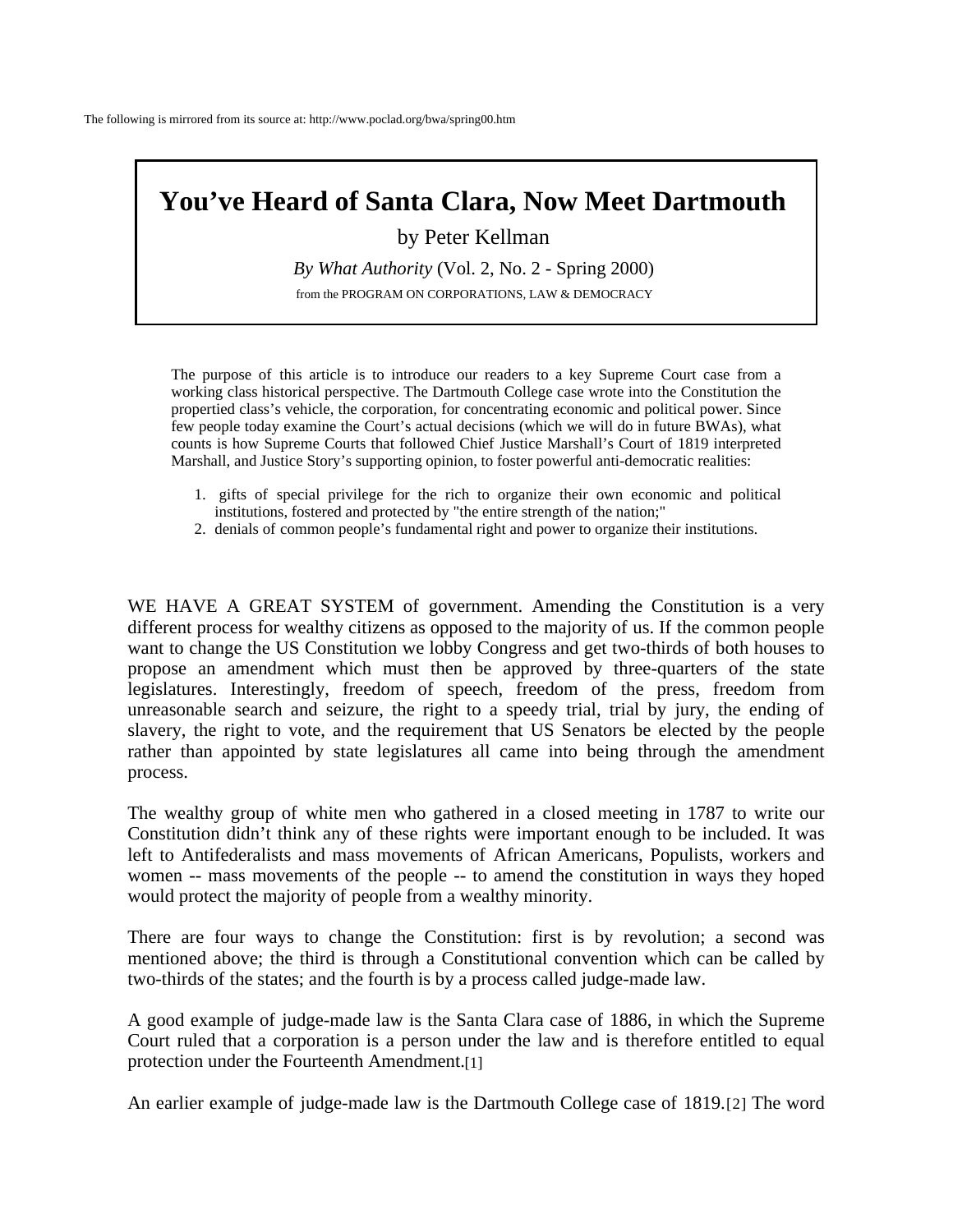corporation is not mentioned in the Constitution or in any of its 27 amendments. However, Article 1, Section 10 of the US Constitution, known as the Contracts Clause, declares that no state shall make any "Law impairing the Obligation of Contracts . . ." Chief Justice Marshall, writing for the majority in the Dartmouth case, stated in reference to the corporate status of the college that; "The Opinion of the Court, after mature deliberation, is, that this is a contract, the obligation of which cannot be impaired, without violating the Constitution of the United States." That is, a corporation is a contract and therefore is protected by the Constitution.

BUT THERE IS MORE TO THE STORY, a story which laid the legal groundwork for the growth of corporate power at the expense of public education and with it the future of our democracy.

In 1816, a class of small property owners and skilled artisans, who believed in the vision of Thomas Jefferson and many other founding revolutionaries that the United States should have a republican form of government, elected a like-minded governor in the State of New Hampshire. Now the basis of Jeffersonian republicanism rests on a society primarily composed of small farmers who own their own land. An important component of republican philosophy is that a republican form of government requires an educated populace. These republicans wanted to insure that a college education would be available for their children and that the content of education would be determined by a public process, not a private one.

However, colleges during that period were mainly private schools such as Yale, Harvard and Dartmouth, holdovers from the colonial days. These schools were linked to the past by class and religion. They were, by design, not republican in nature. Their purpose was to perpetuate the monarchy and class structure of the British Empire, impose Christianity on Native populations, train local clergy to keep the new converts in line, and educate the children of the elite.

Dartmouth College had been chartered by the King of England in 1769 as an Indian Charity School "with a view to spreading the knowledge of the great Redeemer among their savage tribes."[3] It soon evolved into a school "to promote learning among the English, and be a means to supply a great number of churches . . . with a learned and orthodox ministry."[4]

After the defeat of the British, American revolutionaries and Jeffersonian republicans led a movement to turn the colonial colleges into public schools. For example, the Colony of Pennsylvania had granted a charter to the University of Pennsylvania in 1755, under which the university would be run by a self-perpetuating board, similar to the Dartmouth College board. Following the revolution in 1779 the legislature revoked the charter of the private University of Pennsylvania and in its place established the public University of the State of Pennsylvania.

In New Hampshire the newly elected Governor William Plumer, an ally of Thomas Jefferson, introduced "An Act To Amend The Charter And Enlarge And Improve The Corporation of Dartmouth College." The text of the law, passed on June 27, 1816, begins: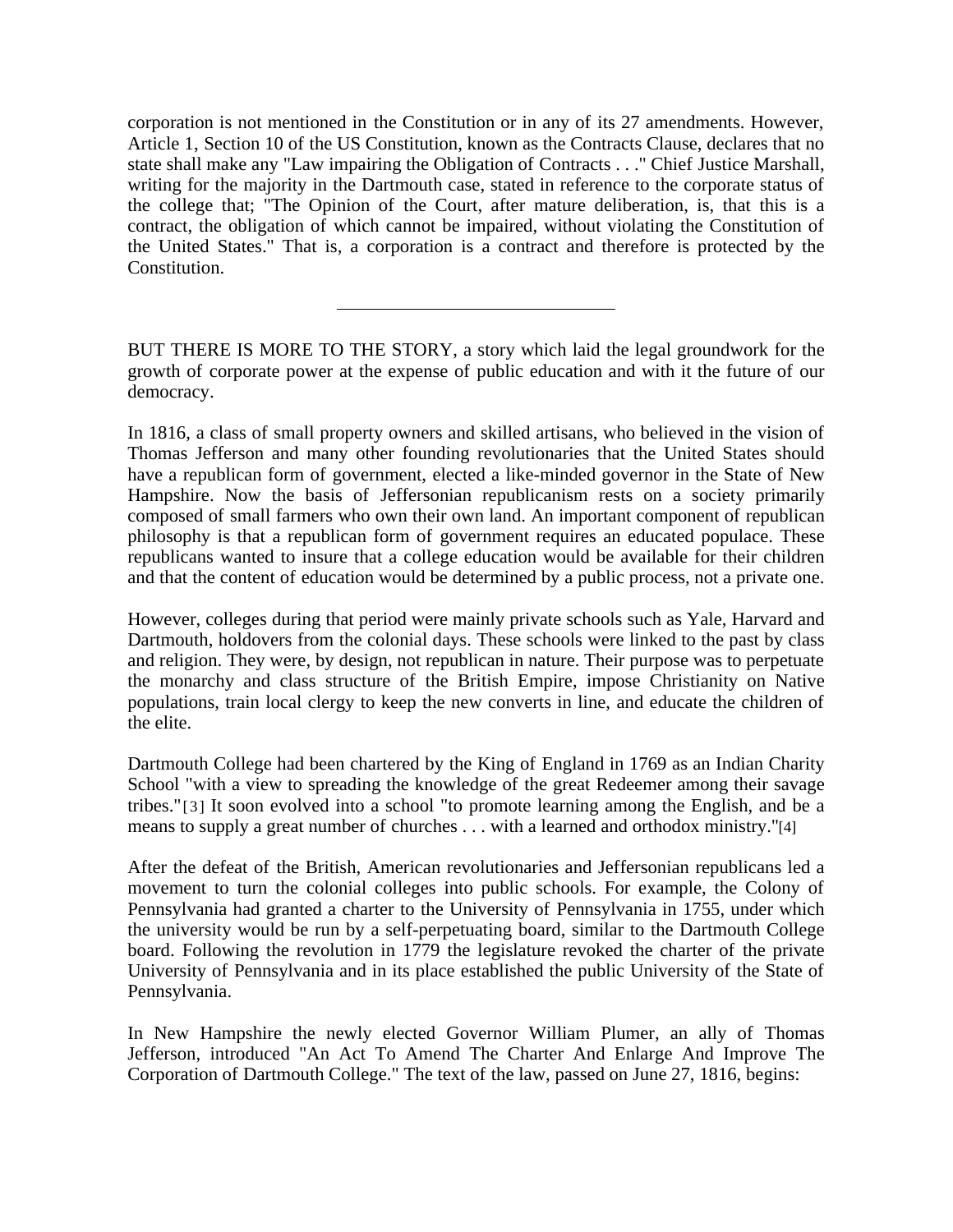"Whereas knowledge and learning generally diffused through a Community are essential to the preservation of free Government, . . . extending the opportunities and advantages of education is highly conducive to promote this end . . ."

The legislature made private Dartmouth College into public Dartmouth University and ordered the new university to set up public colleges around the state.

Governor Plumer promoted the change, arguing that the original provisions of Dartmouth College "emanated from royalty and contained principles . . . hostile to the spirit and genius of free government."[5] However, the trustees of Dartmouth objected to the charter change and took the state to court.

The New Hampshire Supreme Court ruled that the legislature had the authority to change the charter of the college,

"because it is a matter of too great moment, too intimately connected with the public welfare and prosperity, to be thus entrusted in the hands of a few. The education of the rising generation is a matter of the highest public concern, and is worthy of the best attention of every legislature."[6]

The decision was appealed to the US Supreme Court, which reversed the state court. As a result, the corporate form was given Constitutional protection and the formation of public colleges in the United States was halted for 50 years.

THE US SUPREME COURT was not interested in education. The Court was set up to be the final protector of a propertied class. Think of it from a working class perspective. A group of wealthy white men goes behind closed doors for a couple of months and comes up with a form of government to protect and promote whom? The people they fear most: slaves, women, indentured servants, Native people and people with little or no property? Not likely.

The founders set up a government with a legislature composed of two bodies: the House of Representatives, elected by the people (the people at that time being, for the most part, white men who owned property), and the Senate with members appointed by state legislatures. So, if the "people's house" passed legislation that benefited the common people at the expense of the ruling elite, it could be prevented from becoming law by the Senate. And, should legislation promoting the interests of the majority over the interests of the wealthy minority be passed in both House and Senate, there was a president elected by an electoral college, not directly by the people, who could veto the legislation. If all this failed, and the House, Senate and president or a state legislature passed laws detrimental to the ruling elite, the case against that legislation could be taken to the Supreme Court. The justices of this court are lawyers appointed for life, lawyers who, for the most part, had distinguished careers representing the wealthy.

Imagine how the Supreme Court would have ruled in Dartmouth if it were composed of shop stewards, teachers, homemakers and librarians. But it wasn't. The Supreme Court delivered for the ruling elite, arguing that a corporation is a private contract not a public law. The Court decreed that although the state creates the corporation when it issues a charter, it is not sovereign over that charter but is simply a party to the contract. All of which means that the corporation is protected from state interference by the Contracts Clause of the Constitution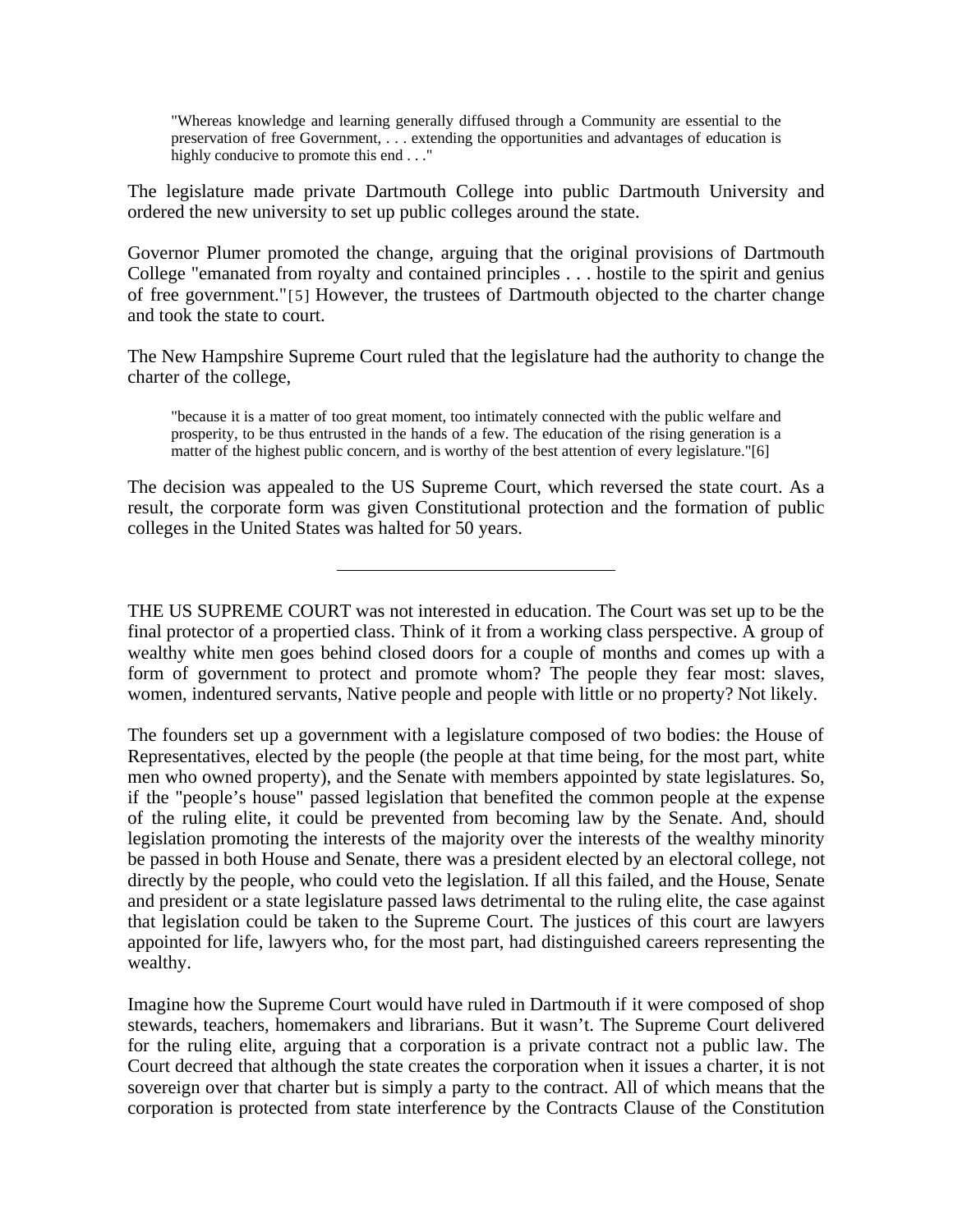because the relationship is a private not a public one. And so Dartmouth University, a public school, once again became private. The republican notion that "We the People" required an education in order to have a truly republican form of government was defeated, at least temporarily.

TEN YEARS LATER, Pennsylvania workers declared:

"Let the productive classes, then, unite for the preservation of their free institutions, and by procuring for all the children in the Commonwealth Republican Education, . . . Our government is republican; our education should be equally so."[7]

Public education and the ten-hour day were the two goals of the labor movement in the 1830s. These two demands, made by working people, brought to the fore a question we should be asking today: if we have to spend all our hours working to make ends meet, when will we do the work of self-governance?

In 1886 the US Supreme Court ruled in the *Santa Clara v. Southern Pacific Railroad* case that corporations are persons under the law and are therefore entitled to equal protection under the 14th Amendment to the Constitution. This meant that corporate activity to protect and promote the interests of a wealthy minority was protected activity. This is significant because in 1886, women, Native Americans and, once again, most African Americans were denied the right to vote and equal protection of the law.

If there remains any question in your mind as to the role the Courts have played in advancing the preeminence of the Constitutional rights of a propertied class over the human rights of everyone else, consider the following:

- **1.** The 14th Amendment specifies, "No state shall make or enforce any law which shall abridge the privileges or immunities of citizens of the United States; nor shall any State deprive any person of life, liberty, or property, without due process of law; nor deny any person within its jurisdiction the equal protection of the laws." This amendment was added to the Constitution in 1868 to protect freed slaves, but as Supreme Court Justice Hugo Black pointed out, "Of the cases in this court in which the Fourteenth Amendment was applied during the first fifty years after its adoption, less than one-half of one percent invoked it in protection of the Negro race, and more than fifty percent asked that its benefits be extended to corporations." For Black, this was undeniable evidence that "the judicial inclusion of the word 'corporation' in the Fourteenth Amendment has had a revolutionary effect on our form of government."[8]
- **2.** In *Minor v. Happersett* (1975), the women of Ohio argued that under the Fourteenth Amendment's protection of due process, the US Constitution established that their right to vote could not be denied by the state.[9] The US Supreme Court rejected that argument. Women received Constitutional protection for the right to vote 48 years later when a people's movement for equal rights was instrumental in the enactment of the 19th Amendment to the Constitution in 1920. It established that the right to vote could not be denied on the basis of sex and that the Congress had the power to enforce the amendment by passing appropriate legislation.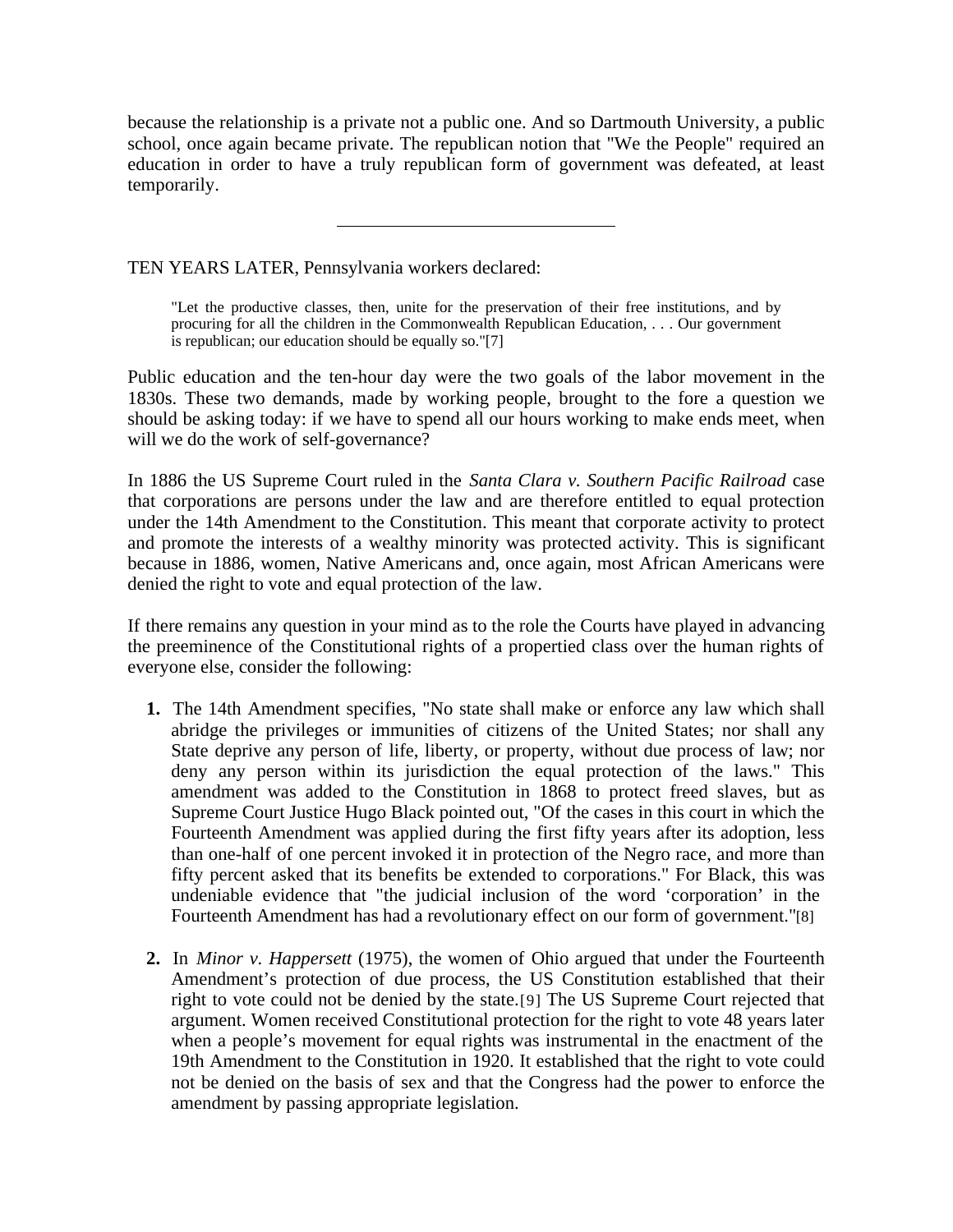- **3.** While the courts were extending "rights" to corporate "persons" and denying them to women, they had, by 1920, struck down roughly 300 labor laws, laws that were passed by state legislatures for an eight-hour day, laws against requiring people to work on Sunday, and laws against the payment of wages in company scrip.
- **4.** More than 1800 injunctions against labor strikes were issued by the Courts between 1880 and 1931.[10] An injunction is a judge's order prohibiting a party from a specific course of action. In the labor cases referred to here, it usually meant that workers would break an injunction if they went on strike. Many labor people at the time considered injunctions against striking to be a violation of the 13th Amendment to the US Constitution which states, "Neither slavery nor involuntary servitude . . . shall exist within the United States . . ."
- **5.** Of the 118 labor injunctions "heard" in Federal courts between 1901 and 1928, 70 of them were issued *ex parte,* i.e., without hearing the defendants, never notified of the hearing process.<sup>[11]</sup> Of course, all defendants in these cases were labor unions, union officials, and union members.

The Dartmouth College case put the corporation on the legal map. Subsequent Supreme Court decisions protected and promoted "rights" for the institutions of the rich and consistently suppressed the rights of all other people, including the right to vote, the right to organize their institutions, and the right to work no more than eight hours a day. So which class had a head start? Why should inequalities today be a surprise?

A future issue of *By What Authority* will take on later critiques of the Dartmouth case. For those of you who can't wait, go to the nearest law library and dig out *The Bank of Toledo v. The City of Toledo and John R. Bond* (1853) -- 1 Ohio St. 622. In this case the Ohio Supreme Court took on the Dartmouth decision and how it was interpreted, finding both the decision and its interpretations wanting. This case is a must read for anyone who wants to challenge the legal concept of the corporation.

## **Endnotes**

- 1. *Santa Clara County V. Southern Pacific Railroad* (1886), 118 U.S. 394.
- 2. *The Board of Trustees of Dartmouth College v. Woodward* (1819), 17 U.S. 518.
- 3. Elsie W. Clews, *Education, Legislation and Administration of the Colonial Governments,* New York: Macmillan Company, 1899, p. 171.
- 4. Clews, p. 173.
- 5. Governor Plumer's message to the New Hampshire legislature, June 6, 1816.
- 6. *Reports of Cases Argued and Determined in the Superior Court of Judicature,* State of New Hampshire, 1816-1819, p. 135.